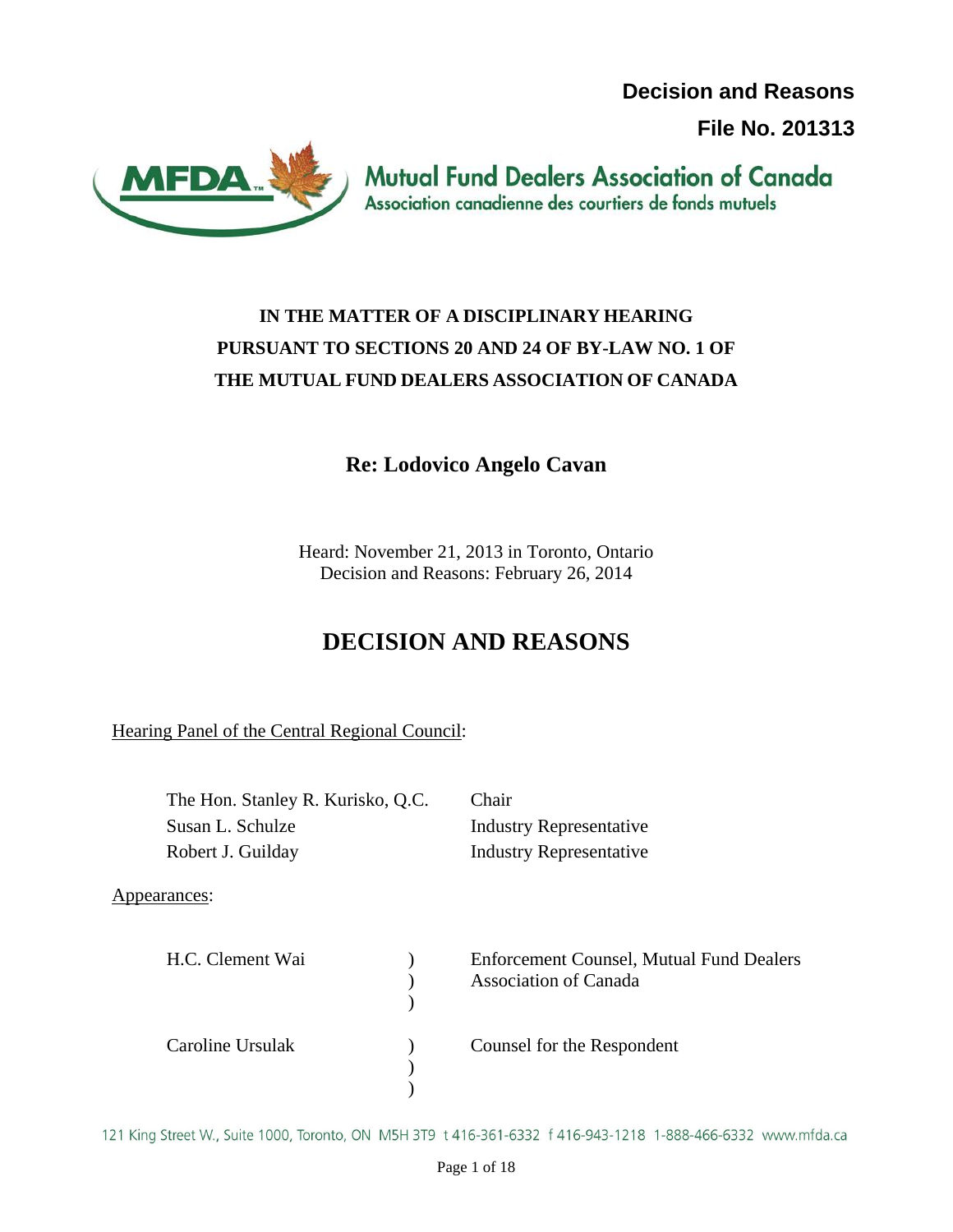#### **BACKGROUND**

1. Lodovico Angelo Cavan (the "Respondent") was registered in Ontario as a mutual fund salesperson with Royal Mutual Funds Inc. ("RMFI"), a Member of the Mutual Fund Dealers Association of Canada ("MFDA") from January 29, 1989 to October 23, 1994 and from January 4, 1995 to June 30, 2011. During these periods the Respondent was an "Approved Person" under the provisions of By-Law No. 1 of MFDA.

2. The Respondent resided in Caledon, Ontario and worked at various RMFI branches, the most recent being an RMFI branch in Brampton, Ontario. On June 30, 2011, the Respondent was terminated by RMFI as a result of the events described herein. The Respondent is not currently registered in the securities industry in any capacity.

3. RMFI became a Member of the MFDA October 25, 2001, at which time the Respondent became subject to the jurisdiction of the MFDA.

4. At all material times, RMFI's policies and procedures, consistent with MFDA requirements, required all approved persons to disclose and report new outside business activities and/or changes, including terminations to existing outside business activities. Approved persons were required to sign an annual acknowledgement and consent form confirming they understood and agreed to comply fully with all securities laws, rules, regulations and all of RMFI's policies and procedures.

5. The Respondent executed RMFI's annual acknowledgement and consent forms confirming that he had disclosed all outside activities to RMFI without advising RMFI of his involvement in three businesses hereinafter detailed.

6. The Respondent admits that from October 25, 2001 to March 2006 and from January 2008 to May 2010, he had and continued in other gainful occupations that were not disclosed to and approved by RMFI, by setting up three businesses in respect of which he subsequently received, directly or indirectly, payments and benefits totaling at least approximately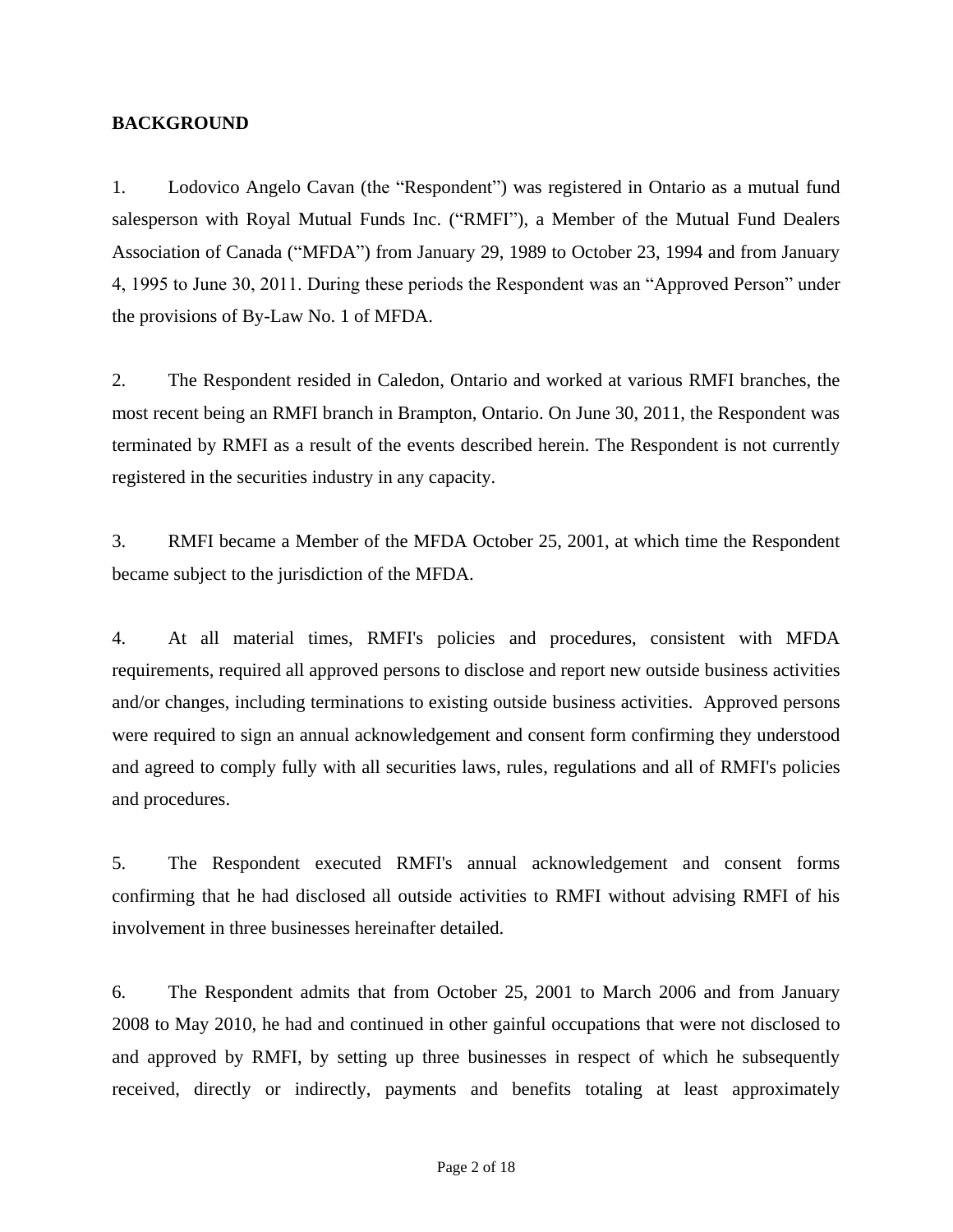7. Staff of the MFDA ("Staff") and the Respondent jointly request that the Hearing Panel determine, on the basis of an Agreed Statement of Facts set out below, the appropriate penalty (if any), to impose on the Respondent, pursuant to s. 24.1.1 of MFDA By-law No. 1, and the appropriate amount of costs (if any) of the investigation and hearing to be awarded against the Respondent, pursuant to s. 24.2 of MFDA By-law No. 1.

#### **DECISION OF THE HEARING PANEL**

8. The Respondent shall pay a fine of \$5,000.00. Time to pay is extended to January 31, 2015. An order for permanent or partial prohibition to conduct securities related business in any capacity while in the employ of, or in association with, any MFDA member is denied. No order as to costs. As a condition of returning to the investment field the Respondent shall complete a Conduct and Practices Course and such additional course(s) or training as may be prescribed by the MFDA.

9. The following reasons for the decision are discussed under these headings:

- Agreed Statement of Facts  $3$
- The Respondent's Position  $4$
- Testimony of the Respondent<sup>5</sup>
- Discussion re penalty:

Legal considerations<sup>6</sup>

Relevant factors and considerations in this case repenalty <sup>7</sup>

 $\overline{a}$ 

<sup>&</sup>lt;sup>1</sup> MFDA Rule 1.2.1(d) articulates the rights and restrictions on an Approved Person to hold dual occupations or conduct business activities outside the Member. The Rule seeks to ensure that only authorized dual occupations are carried on by an Approved Person and that they are done so with the knowledge and approval of the Member.

<sup>&</sup>lt;sup>2</sup> MFDA Rule 2.1.1 articulates the standard of conduct to be followed by all Members and Approved Persons. The Rule encompasses the most fundamental obligations of all registrants in the securities industry.

 $3$  Paragraphs  $[10]-[29]$ .

<sup>4</sup> Paragraph [30].

 $<sup>5</sup>$  Paragraphs  $[31] - [35]$ .</sup>

 $6$  Paragraphs [36] - [37].

<sup>&</sup>lt;sup>7</sup> Paragraph [38].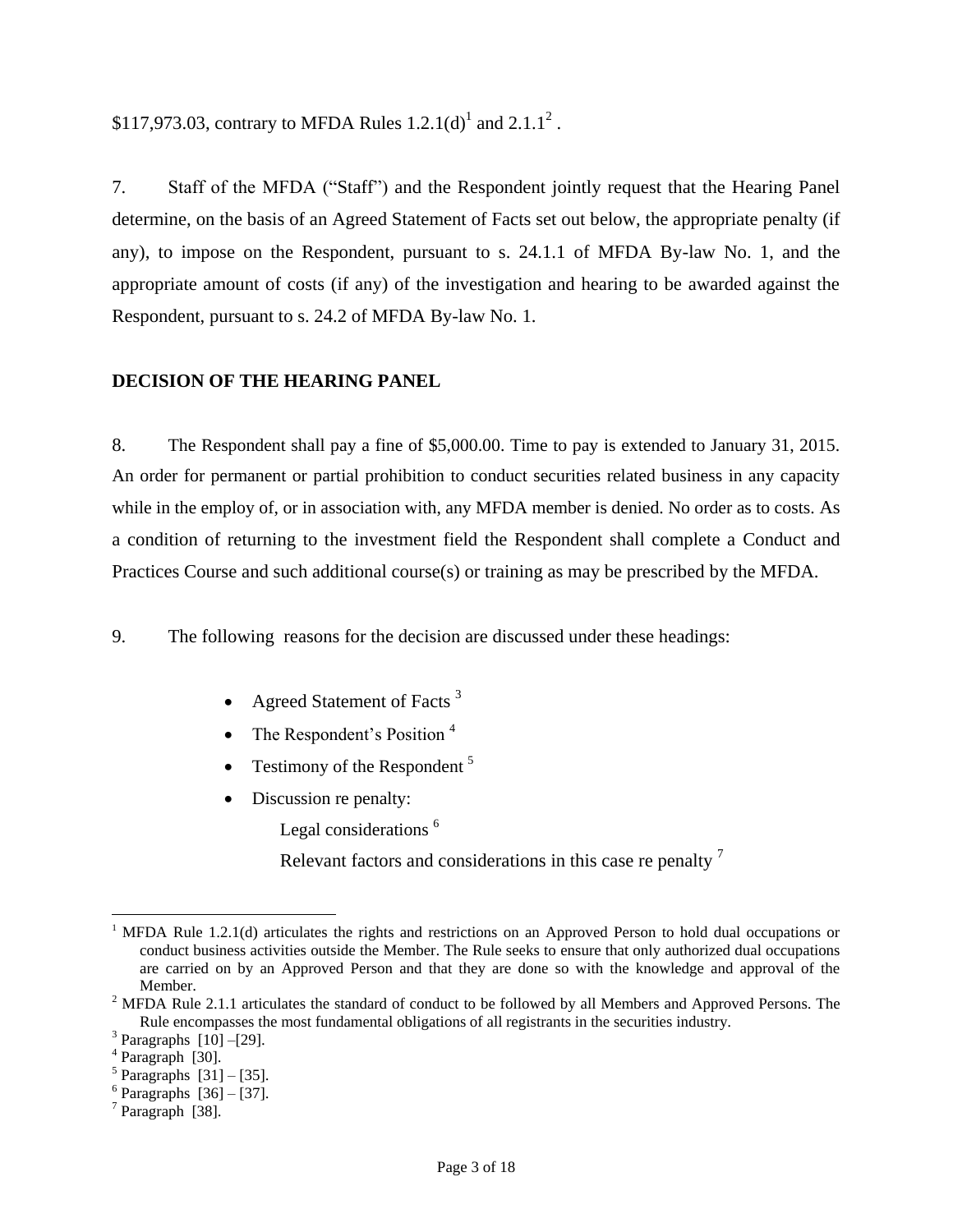- Additional considerations relevant to penalty  $8$
- Credibility of the Respondent  $9$
- Decision<sup>10</sup>

### **AGREED STATEMENT OF FACTS**

10. The parties signed an Agreed Statement of Facts<sup>11</sup>. The relevant text is set out in the following paragraphs  $[11] - [29]$ .

11. DB was an acquaintance of the Respondent. DB was employed as the Director of Information Technology & Communication Services at JBMH. JBMH is a full-service community health care facility located in Burlington, Ontario. While employed at JBMH, DB was authorized to approve payment of invoices received from vendors who supplied services and/or products and equipment to the IT Department at JBMH.

12. During the material time, the Respondent registered the following three business names, in each instance identifying himself as the sole proprietor of the business and listing the Respondent's residential address as the address for the businesses:

- a) Apple-Gate Computers ("Apple-Gate"), registered May 11, 2000;
- b) Custom Computer Solutions ("Custom Computer"), registered January 15, 2002; and
- c) Clarkson Group (the "Clarkson Group"), registered January 18, 2008

13. The Respondent did not seek or obtain approval from RMFI with respect to his involvement in any of the businesses. RMFI was not aware of and did not approve any of the Respondent's outside business activities.

<sup>&</sup>lt;sup>8</sup> Paragraphs [39] – [41].<br><sup>9</sup> Paragraphs [42] – [47].

 $^{10}$  Paragraphs  $[48] - [55]$ .

 $11$  Filed as Exhibit 3.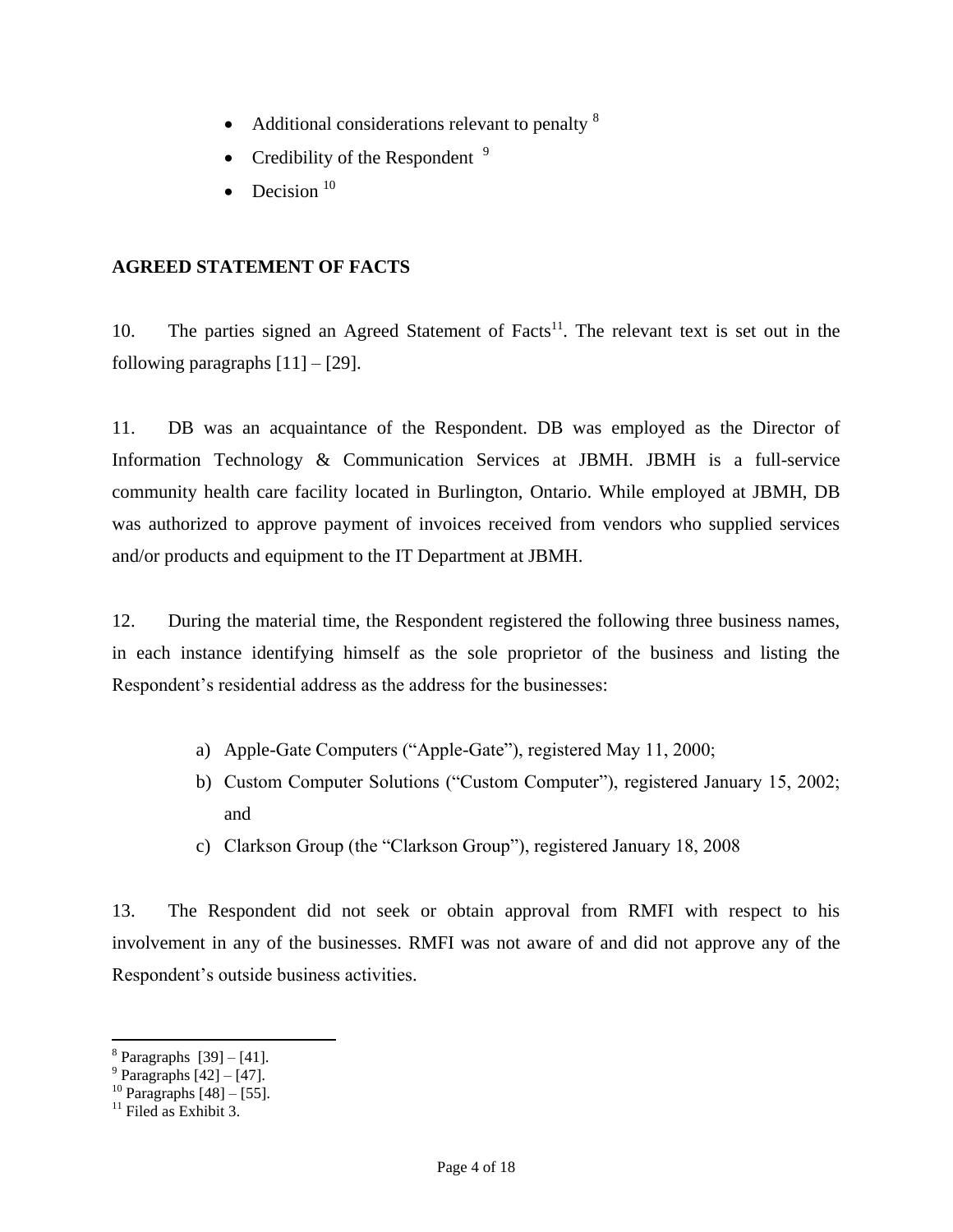14. The Respondent set up bank accounts for each of Apple-Gate, Custom Computer and the Clarkson Group with himself as the sole signing officer for the accounts.

15. The Respondent also set up separate postal boxes for the delivery of mail to Apple-Gate and Custom Computer.

16. From April 2000 to May 2010, the three businesses invoiced JBMH approximately \$1,790,177, which DB approved for payment.

17. On March 7, 2011, JBMH commenced a legal proceeding in the Ontario Superior Court of Justice ("Statement of Claim") against the Respondent, his spouse, DB and others, alleging, among other things, fraud, fraudulent misrepresentation, breach of trust, breach of fiduciary duty, misappropriation of property, unjust enrichment and conspiracy. The Statement of Claim made the following specific allegations:

- a) Between April 14, 2000 and approximately January 3, 2002, JBMH received and paid 67 invoices in the total amount of \$310,813.22 which were rendered to JBMH by Apple-Gate;
- b) Between January 3, 2002 and approximately March 3, 2006, JBMH received and paid 241 invoices in the total amount of \$1,112,217.97 which were rendered to JBMH by Custom Computer;
- c) Between January 14, 2008 and approximately May 21, 2010, JBMH received and paid 75 invoices in the total amount of \$367,145.81 which were rendered to JBMH by the Clarkson Group;
- d) All of the payments were authorized by DB; and
- e) Apple-Gate, Custom Computer and the Clarkson Group provided no services, products or equipment to JBMH.

18. As a result of the proceedings commenced against the Respondent by JBMH, MFDA Staff commenced an investigation of the Respondent's activities.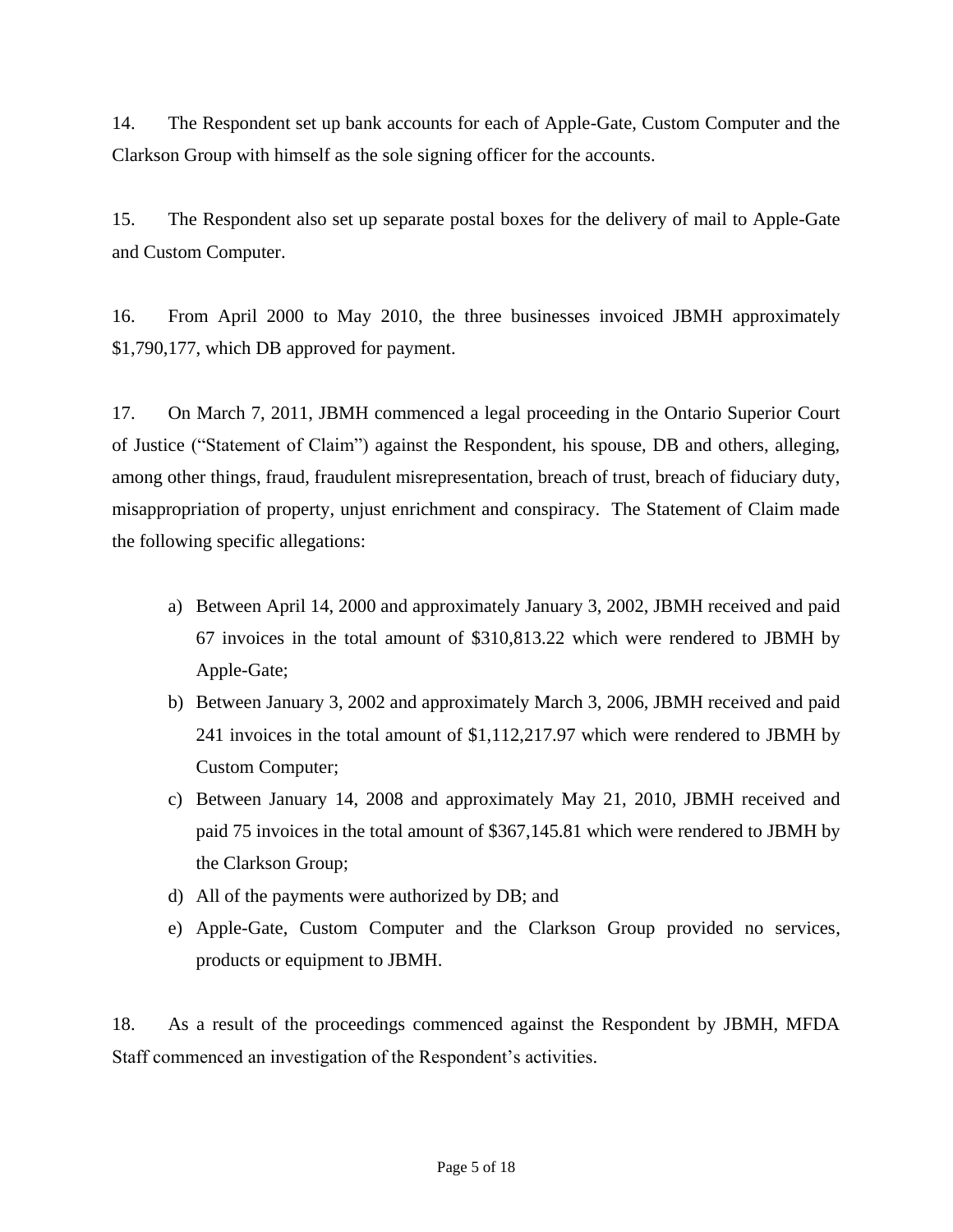19. On February 14, 2012, the Respondent attended an interview requested by MFDA Staff. At the interview, the Respondent admitted, among other things, that he had registered the business names identifying himself as the sole proprietor of the three businesses and listing his residential address as the address of each business, opened the bank accounts in the name of the businesses with himself as the sole signing officer for the accounts and set up the postal boxes for the businesses. The Respondent stated that after carrying out the foregoing steps, he provided DB with the bank card for the bank accounts, blank signed cheques for the bank accounts, and access to the postal boxes. The Respondent stated that he undertook all of the foregoing steps at the request of DB, who was a childhood friend. According to the Respondent, he had no further involvement with Apple-Gate, Custom Computer and the Clarkson Group, apart from receiving the payments and benefits described in greater detail below.

20. The Respondent stated he was not responsible for determining or directing the affairs of the three companies and stated that at all material times he was operating under the direction, or at the request, of DB. The Respondent stated he was not aware of the amounts that the businesses had invoiced JBMH.

21. The Respondent admitted that he received at least \$5,000 from DB during the time Apple-Gate was in operation.

22. The Respondent also admitted that while Custom Computer was in operation, he received, directly or indirectly, payments or benefits from DB or Custom Computer in the following manner:

- a) DB deposited monies in the Respondent's credit card account;
- b) DB deposited monies in the Respondent's Sears account;
- c) DB paid the Respondent's water account for his residence;
- d) DB paid the Respondent's gas account for his residence;
- e) DB paid the Respondent's hydro account for his residence;
- f) the Respondent wrote cheques to himself from Custom Computer's bank account;
- g) the Respondent wrote cheques to his spouse from Custom Computer's bank account;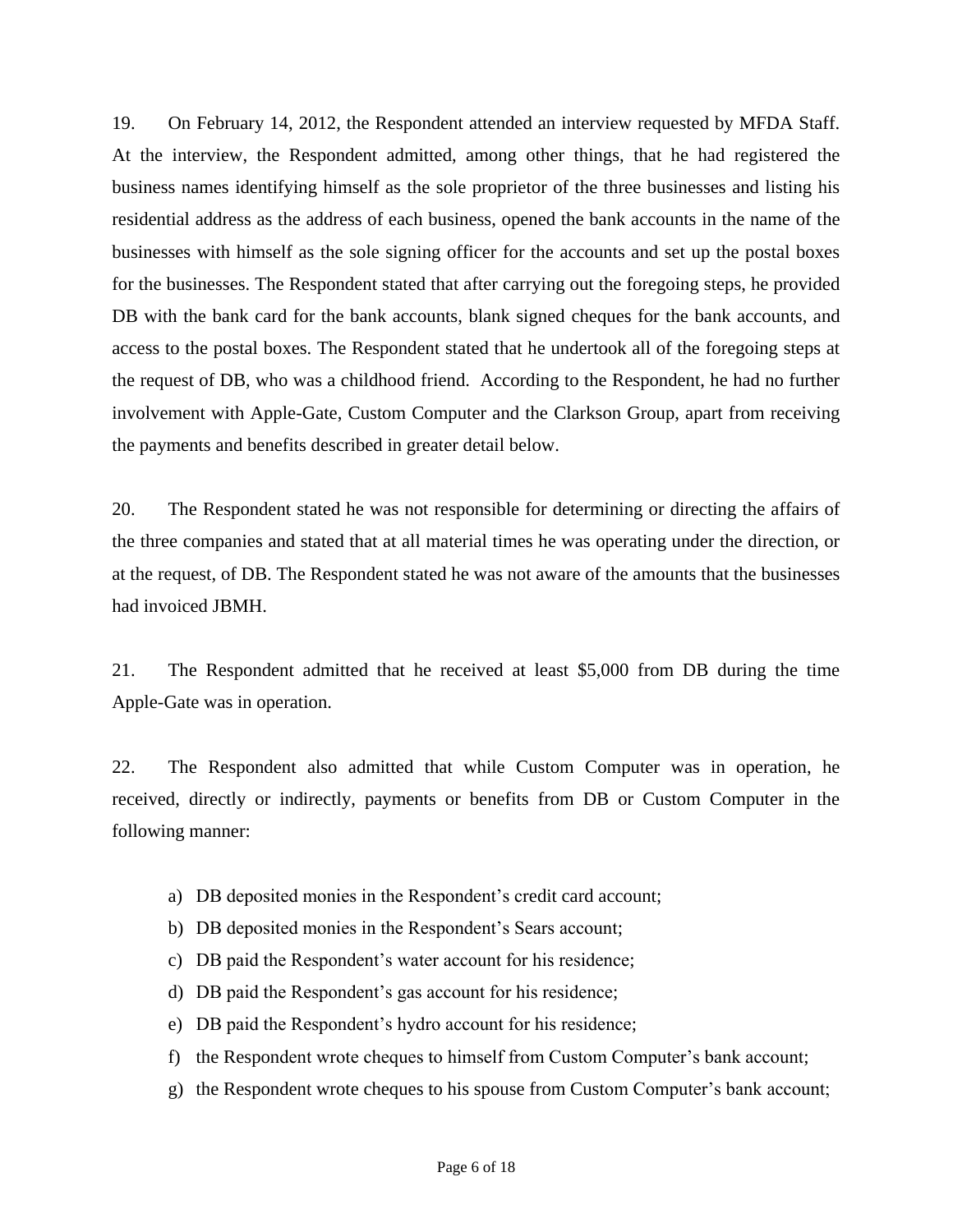h) the Respondent wrote cheques to "cash" from Custom Computer's bank account

23. From March 22, 2004 to April 29, 2006, the Respondent received payments and benefits, directly or indirectly, from DB or Custom Computer totaling at least \$54,930.58.

24. The Respondent admits that while the Clarkson Group was in operation, he received payments and benefits from DB in the following manner:

- a) DB deposited monies in the Respondent's credit card account;
- b) DB deposited monies in the Respondent's Sears account;
- c) DB deposited monies in the Respondent's Ford account; and
- d) DB deposited monies in the Respondent's 407 ETR account.

25. From April 17, 2008 to June 25, 2010, the Respondent received payments and benefits, directly or indirectly, from DB or the Clarkson Group totaling at least \$58,042.45.

26. In summary, during the material time, the Respondent received payments and benefits, directly or indirectly, totaling at least \$117,973.03 from DB, Apple-Gate, Custom Computers, and the Clarkson Group. The Respondent admitted he used the monies he received directly to pay personal expenses and the monies he received indirectly, DB paid to third parties for the Respondent's benefit or on his account.

27. The Respondent has cooperated with the investigation of the MFDA and has settled the claim issued by JBMH as against him. To date he has repaid \$45,000.00, taken from his RRSP savings and has agreed to make another \$45,000.00 payment on January 2, 2014 from his RRSP savings.

28. At all material times, RMFI's policies and procedures, consistent with MFDA requirements, required all Approved Persons to disclose and report new outside business activities, and/or changes, including terminations, to existing outside business activities. Approved Persons were required to sign an annual Acknowledgement and Consent form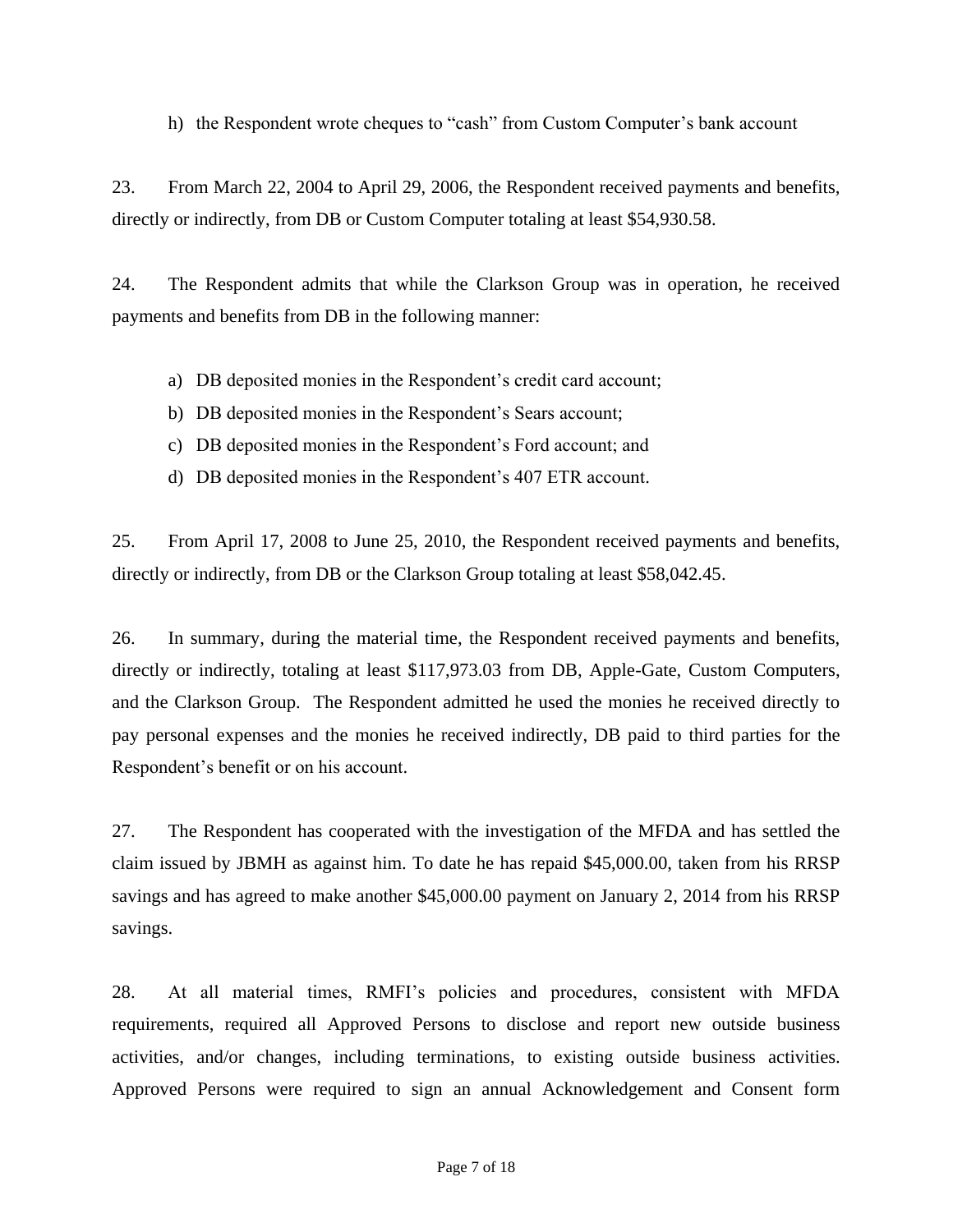confirming they understood and agreed to comply fully with all securities laws, rules, regulations and all of RMFI's policies and procedures.

29. The Respondent executed RMFI's annual Acknowledgment and Consent forms confirming that he had disclosed all outside activities to RMFI, without advising RMFI of his involvement in Apple-Gate, Custom Computer or the Clarkson Group.

# **THE RESPONDENT'S POSITION**

30. The Agreed Statement of Facts includes the following paragraph:

32. The Respondent makes the following representations. Apart from the Respondent's own assertions, the Respondent has not furnished any evidence to support the representations, such that they do not constitute agreed facts as between Staff and the Respondent:

(a) The Respondent states he has consistently maintained that he was completely unaware of any fraudulent activity associated with any of the businesses registered under his name and that he had no intent to defraud JBMH or any other party. The Respondent states that he believed DB when, according to the Respondent, DB told him that the purpose of the businesses was to allow him to provide computer products and services to JBMH in a more efficient and cost effective way thereby providing a benefit to JBMH.

(b) The Respondent has consistently maintained that, since he had no involvement in the businesses, he was unaware of any obligation to report this as business activity.

(c) According to the Respondent, throughout the relevant time period, he had a drinking problem, from which he has now recovered. The Respondent also stated that he was manipulated by DB, in part due to his problem with alcohol,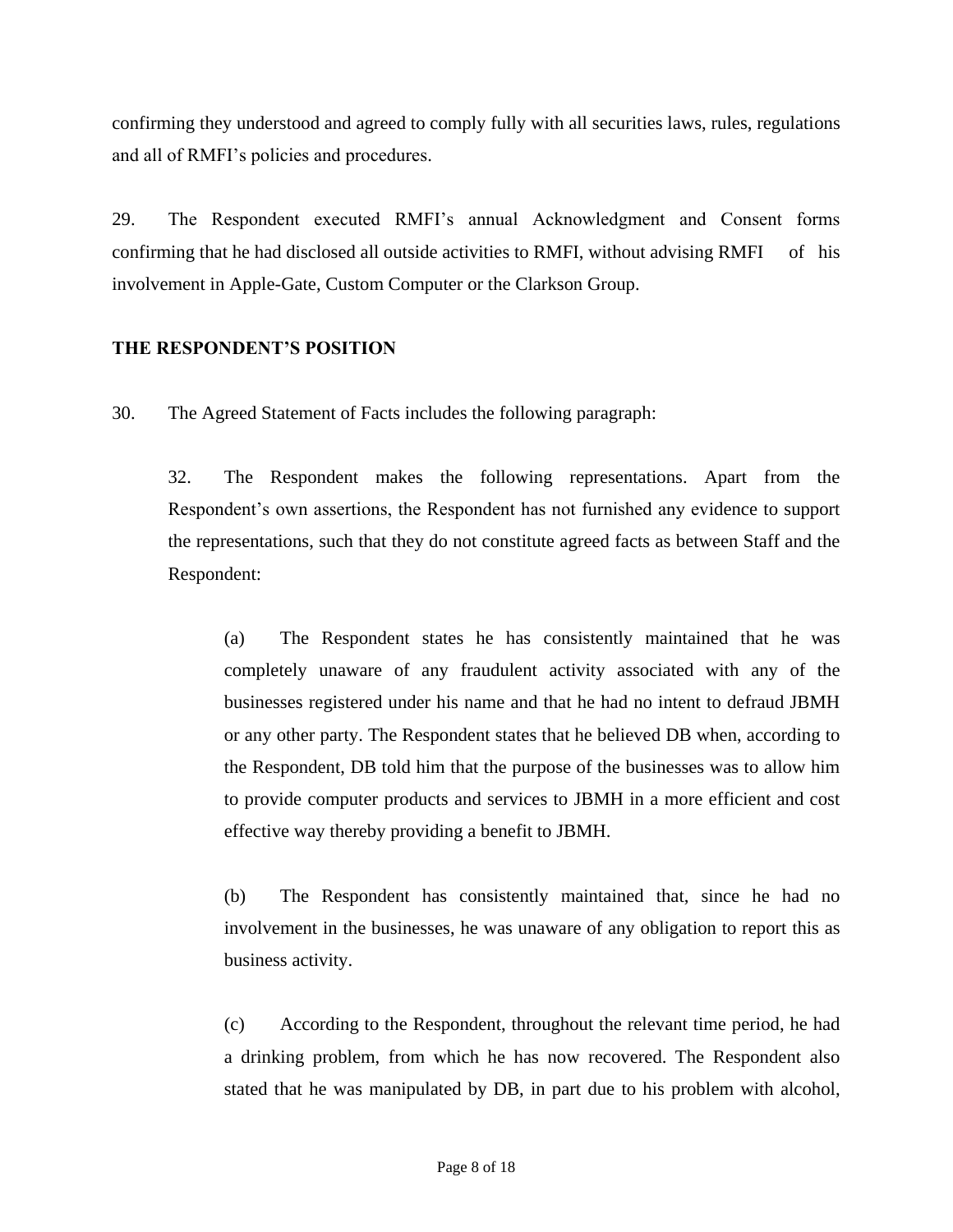and part of which related to his allegation DB had bullied him from the time he was a child.

(d) The Respondent believed that his involvement in the activities of DB did not in any way affect or jeopardize the interests of the Member [RMFI] or the Respondent's clients.

(e) In her interview with Staff, the Respondent's former wife, Mollie Cavan stated that she commenced divorce proceedings against the Respondent as a result of these incidents, but also that she did not believe that the Respondent knew what DB was doing with the businesses.

(f) Prior to these events, the Respondent states that, in his 30 years with RMFI, he was devoted to serving his clients and community. According to the Respondent, during his tenure he won several top sales awards and volunteered with several community organizations including Meals on Wheels, Junior Achievement and support programs for Canadian Olympians.

#### **TESTIMONY OF THE RESPONDENT**

31. The Respondent affirmed the substance of his Position and added additional information.

32. With respect to his relationship with DB who he has known for 44 years, he said:

Q. Now you've said that you felt -- we've made it in our position that you felt bullied by him. Can you talk very briefly about that, and that dynamic in your relationship? A. He was the type of person -- he handcuffed me once. He did all kinds of things to

me once, twice or three times. But he also would say that he would be fighting all the time. He would punch people at the McDonalds and then they'd go across the desk. He would tell me -- we played hockey together. He would roughhouse me playing hockey together. So I think the -- there were many instances where he bullied me, but he also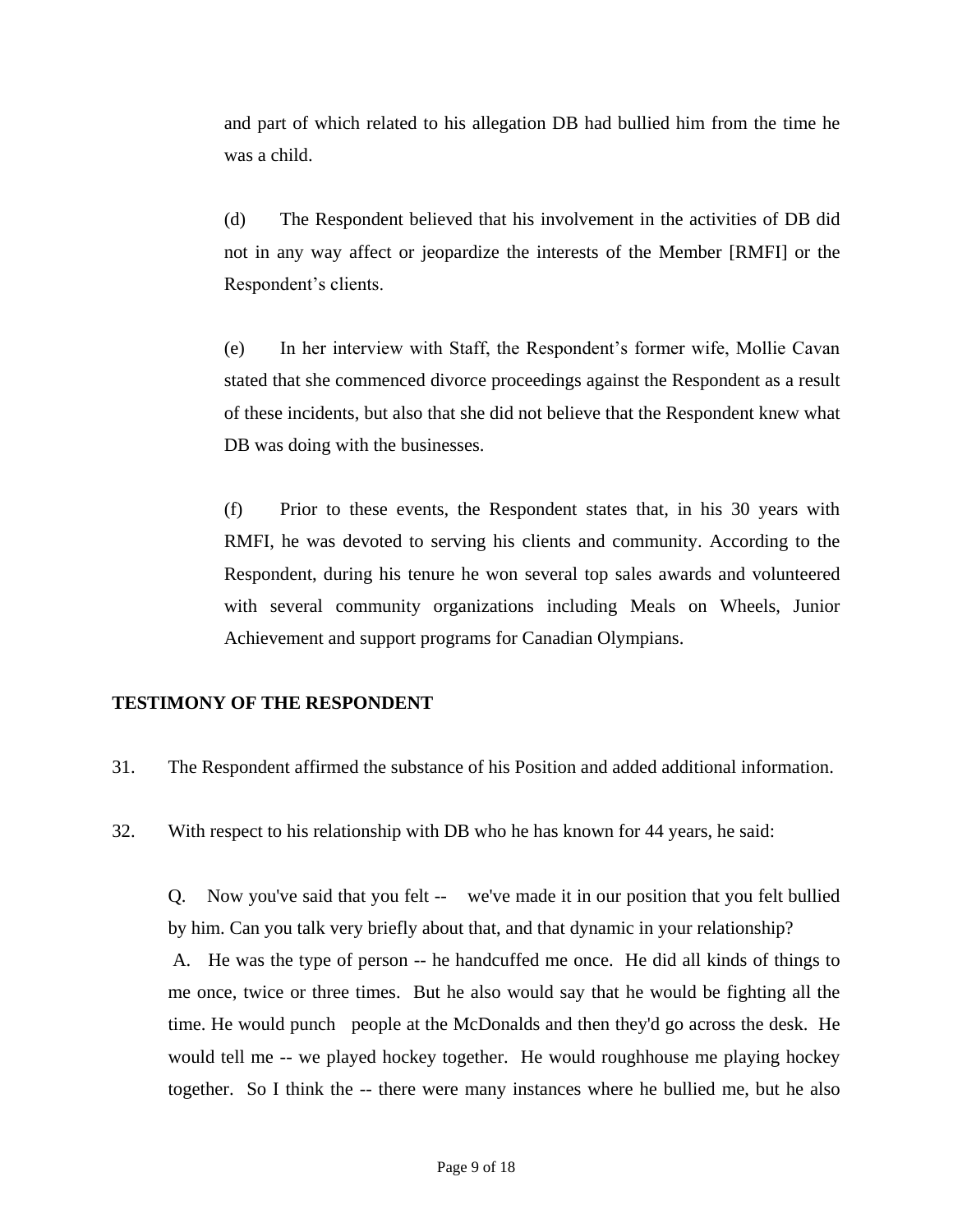bullied me emotionally. I just came back from surgery for a total hip replacement, one year ago today, actually, October, and I was in constant pain, and I think that also affected the way he could sort of manipulate me.

33. With respect to his drinking problem the Respondent said:

Q. You also have admitted that you had a drinking problem at that time. Do you still have an issue with alcohol?

A. No, I don't. I stopped drinking, it's April 1st of last year -- no, of this year, April 1st of this year. I picked April Fools because that's the day I would remember. ….

34. The Respondent testified that he first learned about this matter when he was served with the Statement of Claim on June 7, 2011: "I was shocked. I was aghast".

35. This is what the Respondent said about his failure to question DB or make any inquiries concerning the payments and benefits he received:

Q. It seems obvious now, after the fact, that there should have been red flags.

A. Yes.

Q. Can you explain why you didn't question him?

A. You know, when I read this, and I've gone through two years of this, you know, should I have, you know -- I guess it's difficult because if I read this, I should have asked. But knowing that here is a man who carried my father's coffin, I don't know, I don't know. Here's a man who doesn't drink, didn't smoke, had four children, I had four children, he worked at the hospital, he had procedures done at the hospital, he planned parties for the hospital, his boss, the CFO, was his best friend, that I knew as well, I don't understand how -- and I worked in a bank and I thought if there was anything inappropriate going on, would it take ten years for it to come out, and the answer is yes.

Q. What were you thinking when you received payments on your credit card or payments on your house bills; what were your thoughts when you received these payments?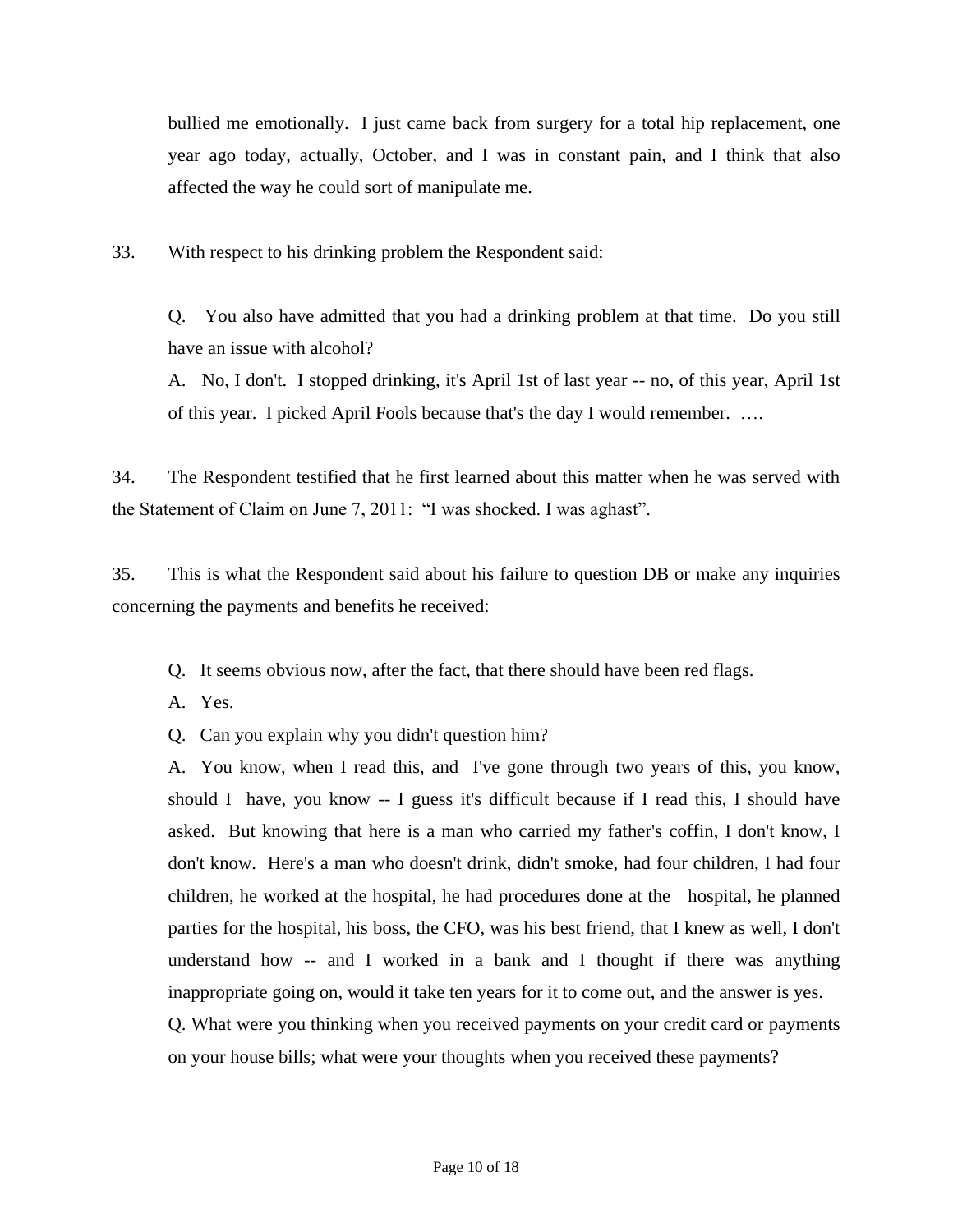A. You know, I mean the reality is, he told me not to worry about it, he told me, you know, not to, not to -- to trust him. So when a payment came in, you know.

THE CHAIR: He told you not to trust him?

MS. URSULAK: He told him to trust him.

THE RESPONDENT: Sorry, to trust him. Not to worry about anything. He said that the efficiency rating within his hospital was the highest in Canada. I don't know. I didn't -- I looked at it more as -- you know, now, obviously, it's horrific, but I looked at it more as I was, sort of, doing good, you know. I don't know. But not really, I don't really even thinking about it, though. I can't even think that I was thinking about something. I wasn't really even thinking. He told me not to think about anything. And my life was very complicated. I used to work 17-hour days. I used to, you know, sleep on the floor of my office for a very long period of time. You know, I don't know. It never -- it didn't touch my job, so I don't know that I gave it much thought, unfortunately. It didn't touch my job at all. It didn't affect my job. It didn't impede my job. I didn't -- you know, I guess, if anything, I am guilty of totally neglecting it, and this is what happens.

#### **Discussion re penalty**

#### **Legal considerations**

 $\overline{a}$ 

36. The primary goal of securities regulation is the protection of the investor.<sup>12</sup>

37. The considerations relevant to the appropriateness of the penalty are well established. *In the Matter of Arnold Tonnies*<sup>13</sup> it was stated that a Hearing Panel should consider:

- a) the protection of the investing public;
- b) the integrity of the securities market;
- c) specific and general deterrence;
- d) the protection of MFDA's membership; and

<sup>&</sup>lt;sup>12</sup> *Pezim v. British Columbia (Superintendent of Brokers)* [1994] S.C.J. 58, Iacobucci, J. at paragraphs 59 and 68.

<sup>13</sup> *In The Matter of Arnold Tonnies*, Hearing of the Prairie Regional Council, MFDA File No. 200503, Hearing Panel Decision dated June 27, 2005 at page 22.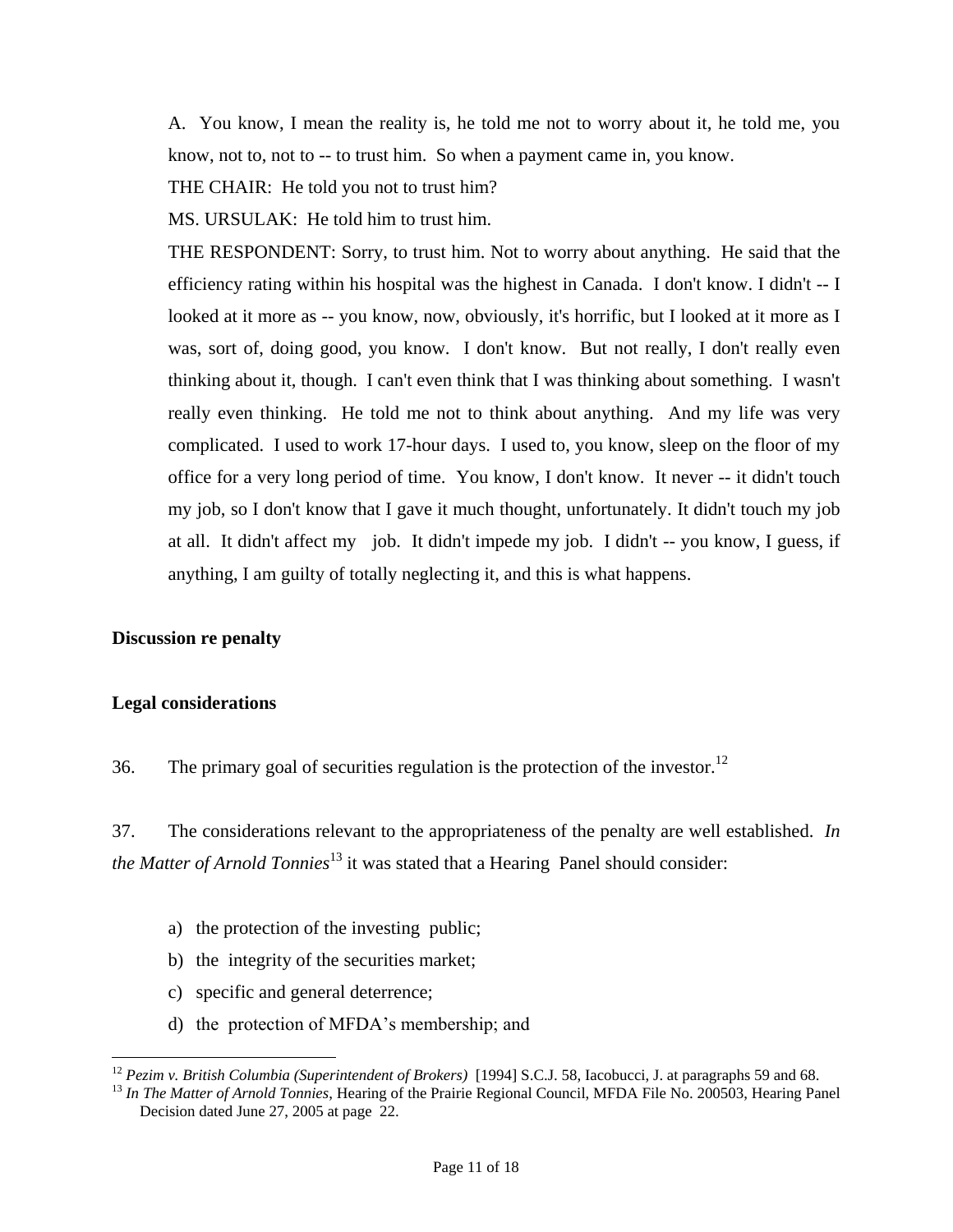e) the protection of the integrity of the MFDA's enforcement process.

#### **Relevant factors and considerations re penalty in this case**

38. The factors that Hearing Panels frequently consider when determining whether a penalty is appropriate are set out *In the Matter of Arnold Tonnies*. <sup>14</sup> The factors relevant to this case are set out below (*in italics*) followed by the applicable considerations.

#### *(a) The seriousness of the allegations proved against the Respondent*

Failure to disclose and obtain approval regarding other gainful occupations is serious. However, the degree of seriousness depends on the facts and circumstances which are considered in detail below.

#### *(b) The Respondent's past conduct, including prior sanctions*

The Respondent has no past disciplinary history with the MFDA.

# *(c) The Respondent's experience and level of activity in the capital markets*

The un-contradicted evidence of the Respondent is that throughout his 30 years with RMFI, the Respondent was devoted to serving his clients and community. During this tenure he won several top sales awards and volunteered with several community organizations including Meals on Wheels, Junior Achievement and support programs for Canadian Olympians. For the past twelve years the Respondent held the position of financial planner with RMFI.

# *(d) The harm suffered by investors as a result of the Respondent's activities*

The impugned conduct did not involve securities or the security industry. At no time was any client or investor funds at risk. No client suffered any loss.

 $\overline{a}$ <sup>14</sup> *Supra*.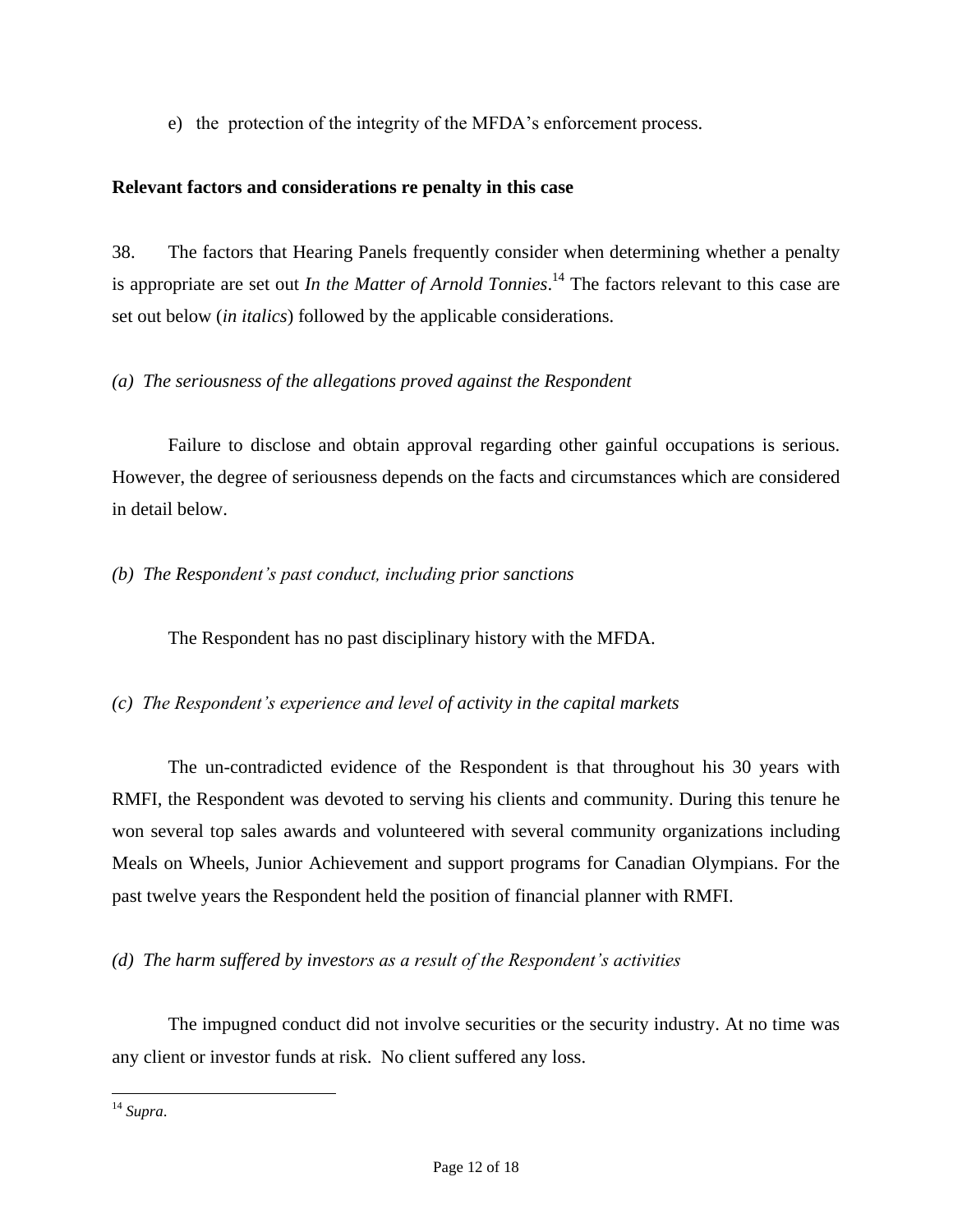#### *(e) The benefits received by the Respondent as a result of the improper activity*

The improper activity was failure to disclose and obtain approval regarding other gainful occupations. Staff has made an issue of the benefit received by the Respondent (\$117,973.03 directly or indirectly over a period of ten years).

The Respondent has paid \$90,000.00 in full and final settlement of the JBMH claim as against him. This was paid from his personal Registered Savings Plan and therefore constitutes income subject to income tax.

*(f) The risk to investors and the capital markets in the jurisdiction were the Respondent to continue to operate in capital markets in the jurisdiction*

The activity of the Respondent did not involve capital markets directly or indirectly. At no time was any client or any investor funds in jeopardy. No client suffered any loss. There is no evidence that service to his every day clients was adversely affected.

Conclusion: there would be no risk to investors and the capital markets if the Respondent continues to operate in capital markets.

#### *(g) Previous decisions made in similar circumstances*

MFDA Staff seeks the following penalties against the Respondent:

- a) A permanent prohibition on the authority of the Respondent to conduct securities related business in any capacity while in the employ of, or in association with, any MFDA Member, pursuant to s. 24.1.1(e) of MFDA By-law No. 1;
- b) A fine of \$125,000, pursuant to s. 24.1.1(b) of MFDA By-law No. 1; and
- c) Costs attributable to conducting the investigation and hearing of this matter in the amount of \$5,000, pursuant to s. 24.2 of MFDA By-law No. 1.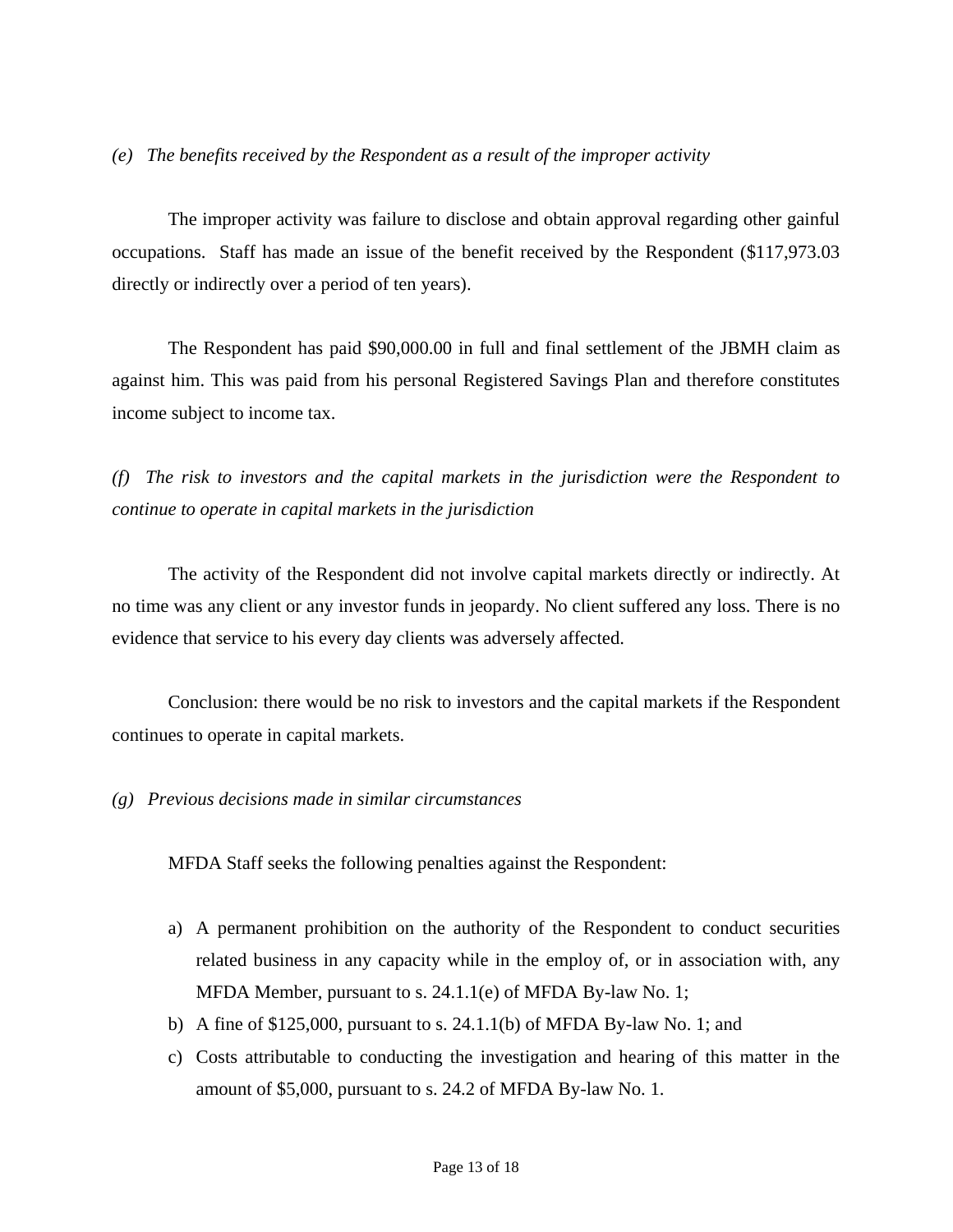In support of this submission MFDA Staff refers to three cases.

**Case # 1:** *In The Matter of Tadeusz ("Ted") Bytnar<sup>15</sup>* the Respondent engaged in securities related business,\* interfered with the Member's ability to conduct a reasonable supervisory investigation and \*failed to cooperate with the MFDA. The Respondent was found to have sold, referred or \*facilitated the sale of an investment product to 4 individuals, 2 of whom were clients of the Member. The Hearing Panel ordered the following penalties: (1) permanent prohibition; (2) \$90,000 fine for engaging in securities related business; (3) \$10,000 fine for interfering with the Member; (4) \$50,000 fine for failing to cooperate; (5) \$7,500 costs.

None of the facts marked with an asterisk and underlined exist in the present case. Indeed, the facts in this case are diametrically contrary. The Respondent: cooperated with Staff, facilitated the investigation and the money he received was unrelated to the investment industry.

**Case # 2:** *In The Matter of Bayant S. Dhindsa*<sup>16</sup> the Respondent became\* actively involved in three outside businesses \*despite a warning from his Member firm. The Hearing Panel ordered the following penalties: (1) permanent prohibition; (2) \$15,000 fine; (3) \$5,000 costs.

Again, the facts are dissimilar. The Respondent played no role in the operation of the three companies and honestly but mistakenly failed to realize he was required to obtain approval from RMFI with respect to his limited involvement in the three companies.

**Case # 3:** *In The Matter* of *Peiging (Anna)*  $He^{17}$  the Respondent \*engaged in securities related business by referring the sale of an investment product to four individuals outside the Member. The investment product was not approved for sale by the Member and was subsequently found to be a fraud. The Respondent stated that she received \$2,000 as commissions for the sales. The \*Panel accepted a settlement agreement which included the

 $\overline{a}$ 

<sup>&</sup>lt;sup>15</sup> Hearing of the Prairie Regional Council, MFDA File No. 201015.

<sup>&</sup>lt;sup>16</sup> Hearing of the Pacific Regional Council, MFDA File No. 201119.

<sup>&</sup>lt;sup>17</sup> Hearing of the Central Regional Council, MFDA File No. 201211.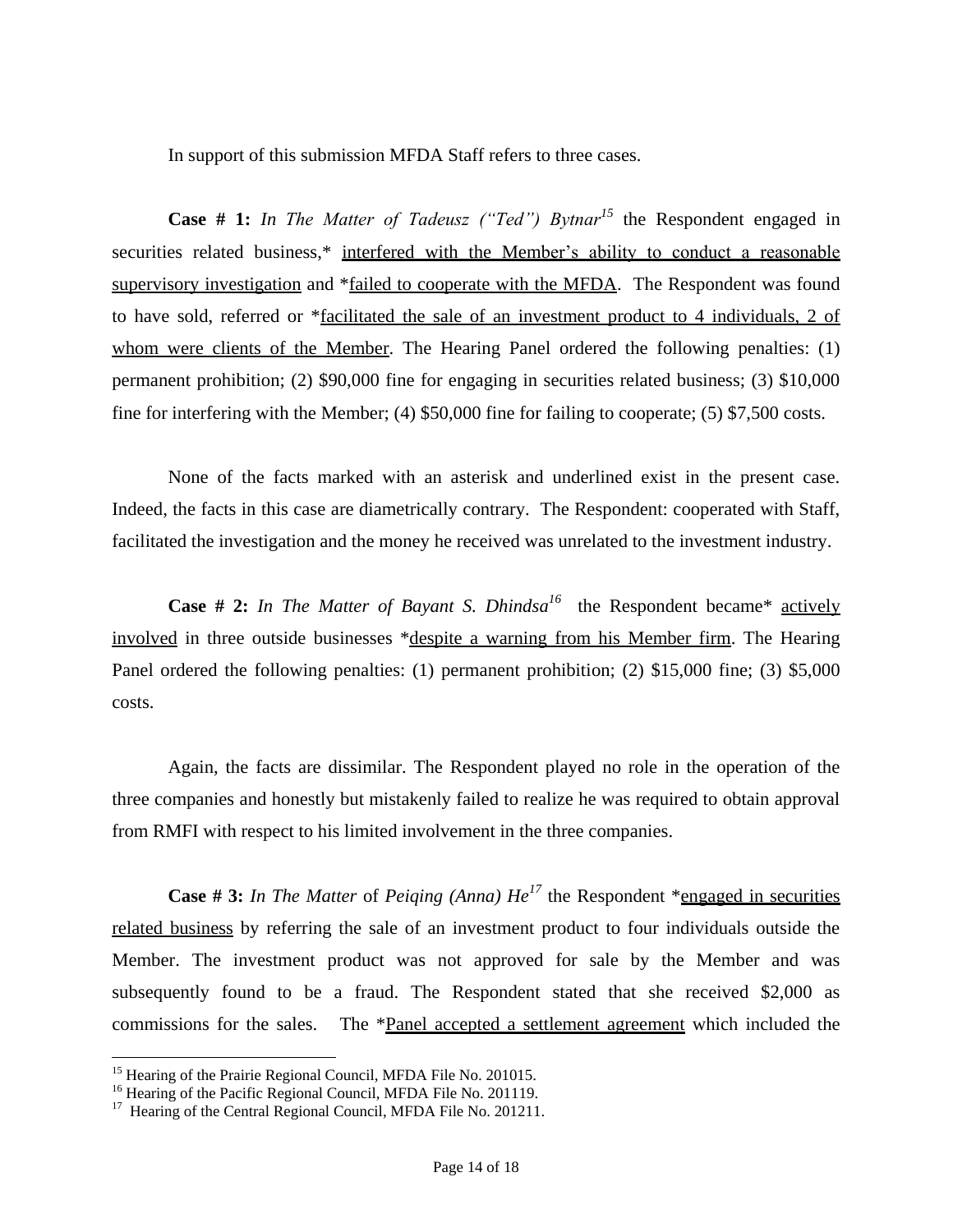following penalties: 1) permanent prohibition; and 2) \$5,000 in costs.

In the present case the three companies had nothing to do with the investment industry and there is no settlement agreement.

#### **Additional considerations relevant to penalty**

39. The Respondent has complied with the MFDA's investigation, during which he has made admissions against his interest. He has cooperated in proceeding by way of the Agreed Statement of Facts. MFDA Staff acknowledges that in doing this the Respondent has saved both Staff and hearing time. He has also cooperated in resolving the action brought by the hospital, thereby saving further costs to JBMH and has made substantial restitution to JBMH.

40. Counsel for Staff acknowledges that the conduct of the Respondent indicates recognition by the Respondent of the seriousness of his misconduct.

41. The consequences of the Respondent's ineptitude have been devastating. He has lost lifelong relationships with friends and most sadly, his family. This is how the Respondent described his situation: $18$ 

Q. What impact did that have on your personal life?

A. Well, my spouse, she's filed for divorce. My child doesn't talk to me, my 18- yearold child doesn't talk to me. All my other kids are, you know, because I live in a separate residence now, I have lost my family basically. But, you know, he [meaning DB] doesn't seem to have been affected at all.

Q. Okay. You've said that you're not living in the family home anymore.

A. Yes.

Q. Where are you living?

A. My mother's, my mother and father's house. The house that I have been living in for 49 years.

 $\overline{a}$ <sup>18</sup> Transcript page 6, lines 22- 25; page 76 lines 1- 25, and page 78 lines 1- 6.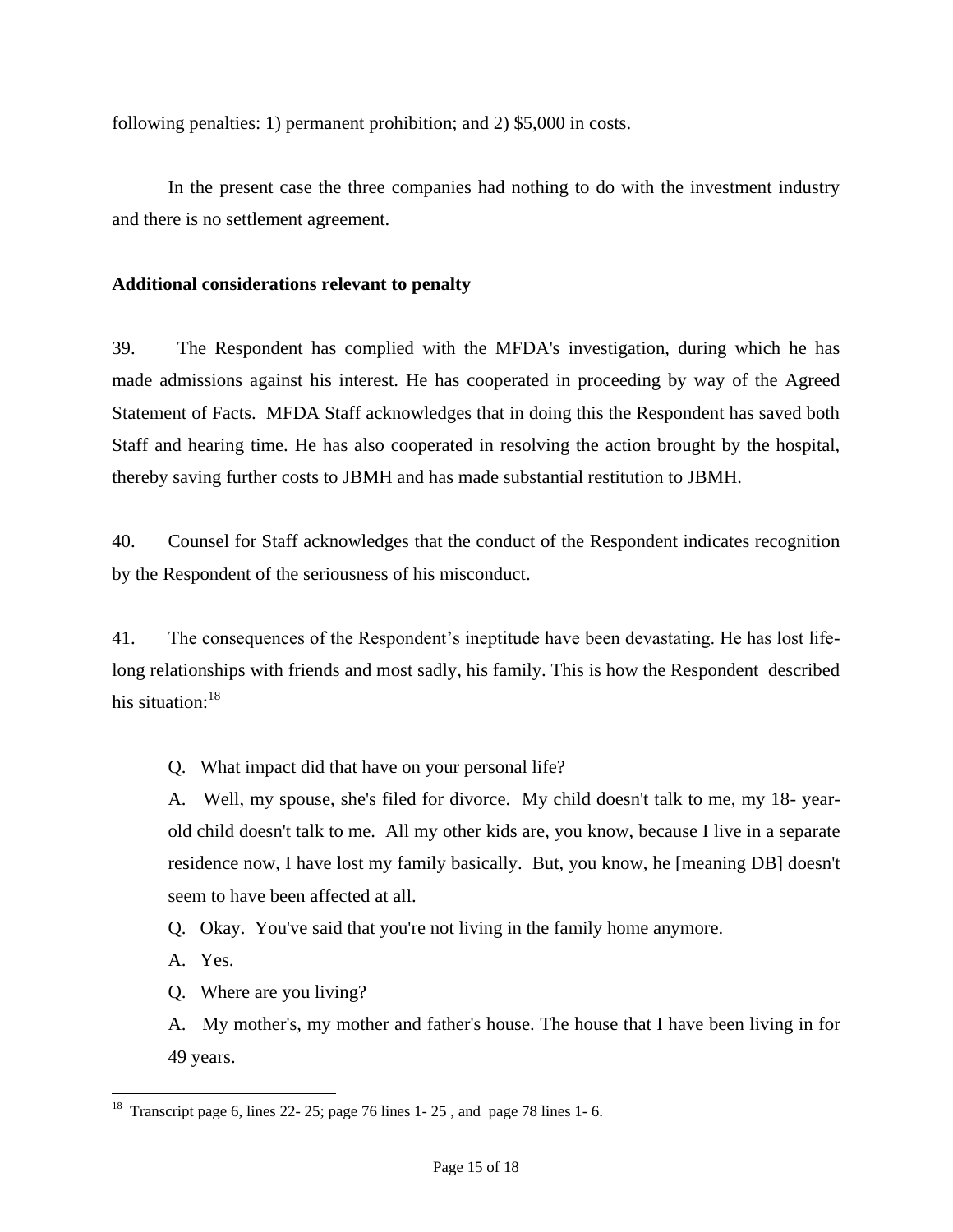Q. And what have you been doing to earn income over the last couple of years?

A. I drove an ice cream truck for a period of time. I went to some -- I pedaled some merchandise at some fairs. And lately I have tried to deliver Chinese food.

- Q. Approximately how much have you earned over the last two years?
- A. Less than \$20,000.
- Q. So how are you surviving?

A. My sister is helping me with some funds. I don't pay anything there at the house. And my savings that were all due to -- they were all employer savings. So none of the monies that are in the accounts have anything to do with any of the monies that are discussed here.

#### **Credibility of the Respondent**

42. In this case there are extremely unusual facts and circumstances verging on the bizarre:

- The dominating influence of DB (bullying, in the words of the Respondent).
- The Respondent's utopian trust in BD.
- The Respondent's egregious ineptitude regarding the operation of the three companies and the payments and benefits received.

43. The preliminary reaction to these facts and circumstances is disbelief. Thus, credibility of the Respondent is critical.

44. In making admissions against his interest in the course of the investigation the Respondent has manifested honesty. He has cooperated in proceeding by way of the Agreed Statement of Facts. He has also cooperated in resolving the action brought by the hospital.

45. Divorced persons do not usually speak favourably of each other. Thus, it is corroborative of the honesty of the Respondent that in her interview with Staff the Respondent's former wife stated she did not believe the Respondent knew what DB was doing with the businesses.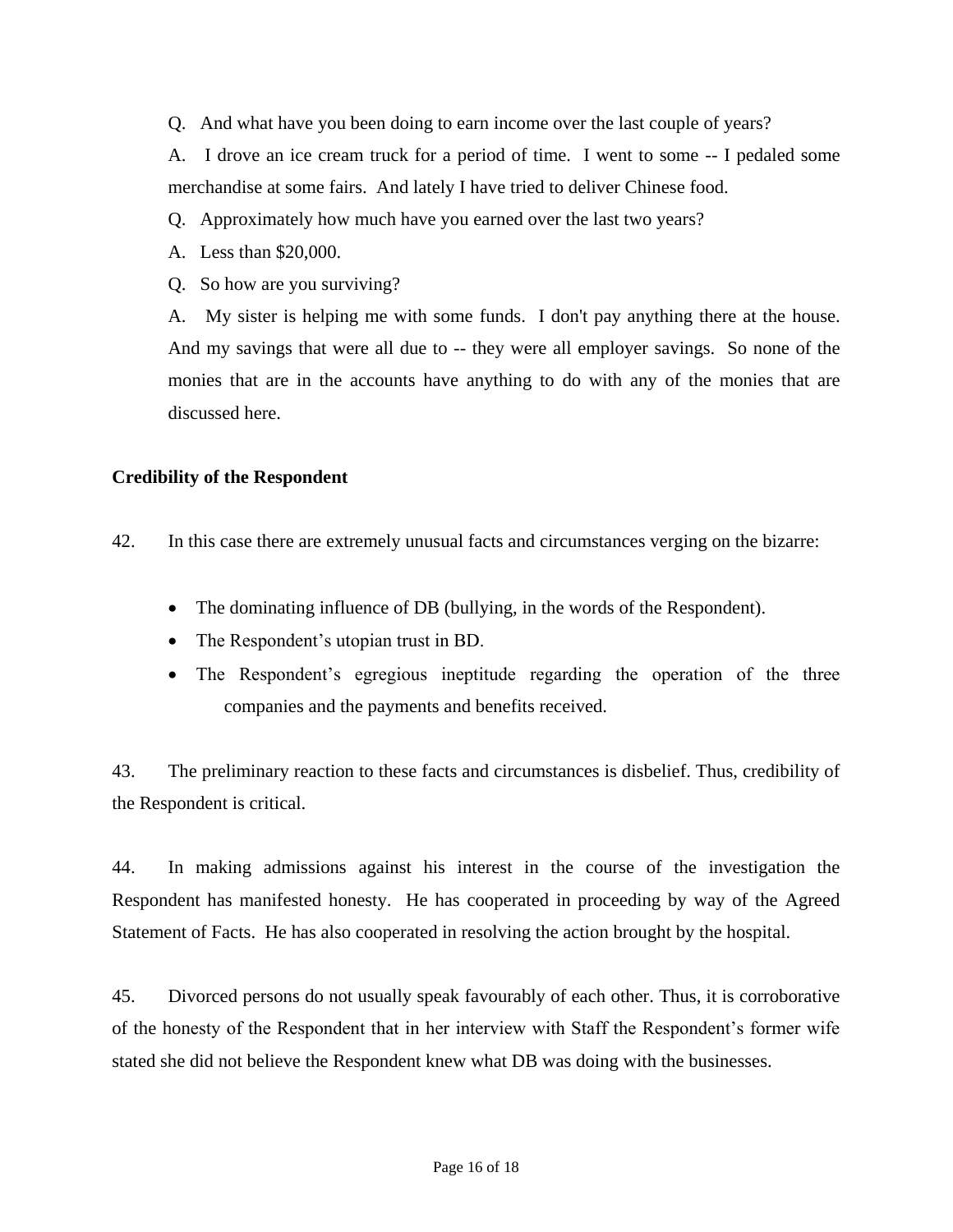- 46. The Hearing Panel has evaluated the credibility of the Respondent testifying under oath.
- 47. The Panel concludes it is more likely than not, that the Respondent:
	- unsuspectingly set up the three companies in the belief this would assist DB in his employment with JBMH;
	- abdicated operation of the three companies to DB;
	- accepted the payments and benefits without suspicion or inquiry;
	- did not have any knowledge or suspicion of the illicit actions of DB;
	- did not think the three companies constituted gainful business occupation;
	- honestly but mistakenly failed to realize he was required to obtain approval from RMFI with respect to his limited involvement in the three companies;
	- did not wilfully intend to deceive RMFI.

# **Decision**

48. Comparison of the facts in this case with the dissimilar facts in the three cases cited by Staff unequivocally supports the conclusion there is no basis for a permanent prohibition.

49. The Respondent has been excluded from the investment industry since he was discharged by RMFI on June 30, 2011 and has suffered woeful financial consequences. A partial prohibition extending this exclusion would be unduly punitive. It would prolong the ignominious low income employment circumstances he is experiencing and hinder the return to his previous earning capability. There will be no order for partial prohibition.

50. The seriousness of the failure to disclose the three businesses cannot be disregarded. A monetary penalty must be imposed despite the finding the Respondent did not wilfully intend to deceive RMFI and honestly but mistakenly failed to realize he was required to obtain approval from RMFI with respect to his limited involvement in the three companies.

51. Having regard to the dire financial circumstances of the Respondent a fine of \$5,000.00 is